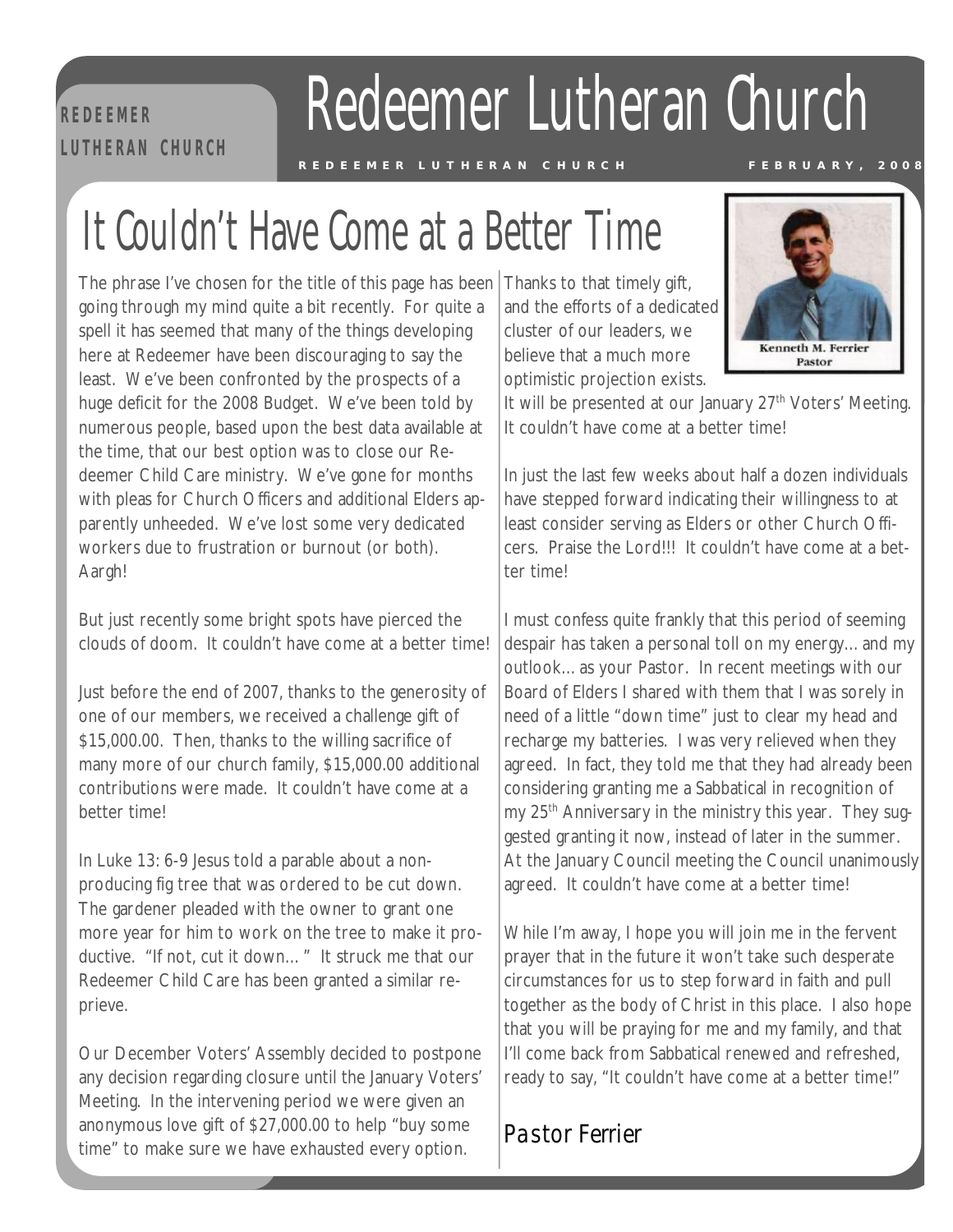#### Pastor Rev. Kenneth **R E D E E M ER L U T H E RA N C H U RC H**

| Pastor                                     | Rev. Kenneth<br>Ferrier            |  |  |  |
|--------------------------------------------|------------------------------------|--|--|--|
| <b>Winter Pastor</b>                       | Rev. Earl Schmidt                  |  |  |  |
| Ofc. Secretary Pat Wilcoxen                |                                    |  |  |  |
| Organist                                   | Nancy Gunterman<br>Lanette Schmidt |  |  |  |
| <b>OFFICERS</b><br>President               |                                    |  |  |  |
| Vice Pres.                                 |                                    |  |  |  |
| Treasurer                                  | Leta Stender, Acting               |  |  |  |
| Secretary                                  | Dorothy Sinowetski                 |  |  |  |
| <b>BOARDS</b><br><b>Assimilation</b>       | Laura Brooks                       |  |  |  |
| Property<br><b>Management</b>              | Ray Janssen                        |  |  |  |
| Child Care<br><b>Director</b>              | <b>Brandi Bilhardt</b>             |  |  |  |
| Christian Ed.                              | Nancy Gunterman                    |  |  |  |
| <b>Elders</b>                              | Tim Byrne                          |  |  |  |
| Human Care                                 | Marj Sterriker                     |  |  |  |
| Outreach                                   | Carol Haupt                        |  |  |  |
| <b>School Board</b>                        | Charlie Vovcsko                    |  |  |  |
| Stewardship                                |                                    |  |  |  |
| Youth                                      | Jim Wright                         |  |  |  |
| <b>CLUBS/GUILDS</b><br><b>Ladies Guild</b> |                                    |  |  |  |
|                                            | Men's Group Bob Mortenson          |  |  |  |
| <b>Red Hat</b><br>Society                  | Sandra Distasio                    |  |  |  |
| Christian<br>Support<br>Group              |                                    |  |  |  |

## **Outreach**

*"Therefore, go and make disciples of all nations, baptizing them in the name of the Father and of the Son and of the Holy Spirit."*  Matthew 28:19



At the transfiguration of Jesus (Luke 9:28-36), Peter, James, and John saw Jesus in an unforgettable way. That event was permanently inscribed in their minds and gave them the boldness to speak about the glorious and victorious Jesus. We have not had the same kind of experience that those three had, but we have witnessed the power and presence of Jesus in our lives. That's the great news that we have to share with others.

### **WitnessWorkshop/Friendship Sunday**

The Witness Workshop and Friendship Sunday scheduled for February 2nd and February 10th have been postponed due to Pastor Ferrier's sabbatical. They will be rescheduled, hopefully in March.

### **Magnetic Signs, LCMS Pins,T-Shirts**

Magnetic signs, pins and T-shirts will continue to be sold in the Narthex. I This is an excellent way to reach out and witness to people in our community. You are encouraged to buy them and "wear" them around town. Signs: \$5.00. Pins: \$2.00 Shirts: \$10.00.

### **Chamber of Commerce Expo**

Redeemer will again be having a booth at the Chamber's Expo on March 7 and 8 at the Englewood Sports Complex.

*Submitted by Carol Haupt*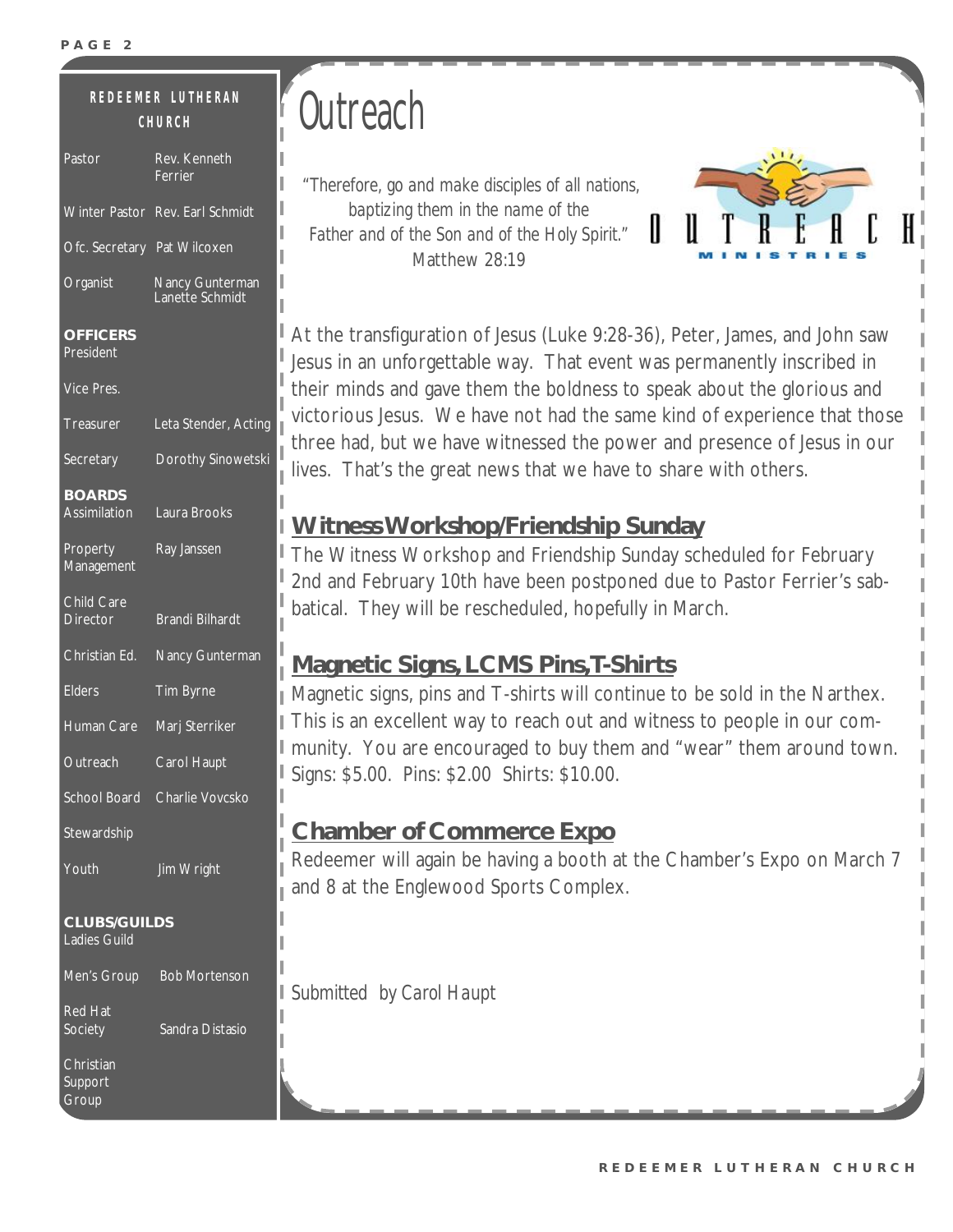## Human Care

We are in need of more people to take blood pressures on the last Sunday of each month. If you are able to do this, please let Marj Sterriker know. (941) 475-0553

Several of our shut-ins are having health problems. Herb Bohm, Shirley Youngberg, and Ruth Sutley are in special need of our prayers. Lessie Kirsch, our Caring Network coordinator is fighting an infection in her knee and will have surgery to rep0lace it on February 1st. Please pray for these people, drop them a card or note and if possible, call or visit them. Caring Network leaders can call Marj Sterriker until Lessie gets back on her feet. Please turn in your emergency numbers (non spouses) to Pat Wilcoxen in the office as soon as possible.

We plan to have another door offering for the Horvath family fund in February. Check the bulletin for a date. We rejoice that Mark has finished his therapy and pray that he'll soon be able to return to school.

Stephen Ministry classes started this month. Any questions should be directed to Carol Haupt or Nancy Hall.

Senior Fellowship continues to meet on the new days which are the 2nd and 4th Wednesdays of the month. There will now be a sign-up sheet in the Narthex to give our "lunch makers" an idea of how many to plan for.

Our blood drive was a big success. Fifteen of the nineteen people who signed up were able to give blood. The next collection will be February 10th with the new hours of 8:30 a.m. to 1:00 p.m. There will be a sign-up sheet in the Narthex. Information will be available as to who qualifies to donate blood. Please remember that a photo ID is needed as well.

Our Care Notes rack will be re-supplied and back in it's regular place in the Narthex. Also, don't forget the heart pillows in the basket at the end of the long sign-up desk in the Narthex. Take one to a friend in need of some extra attention due to illness, loneliness, etc. There is no charge for these pillows.

*Submitted by Marj Sterriker*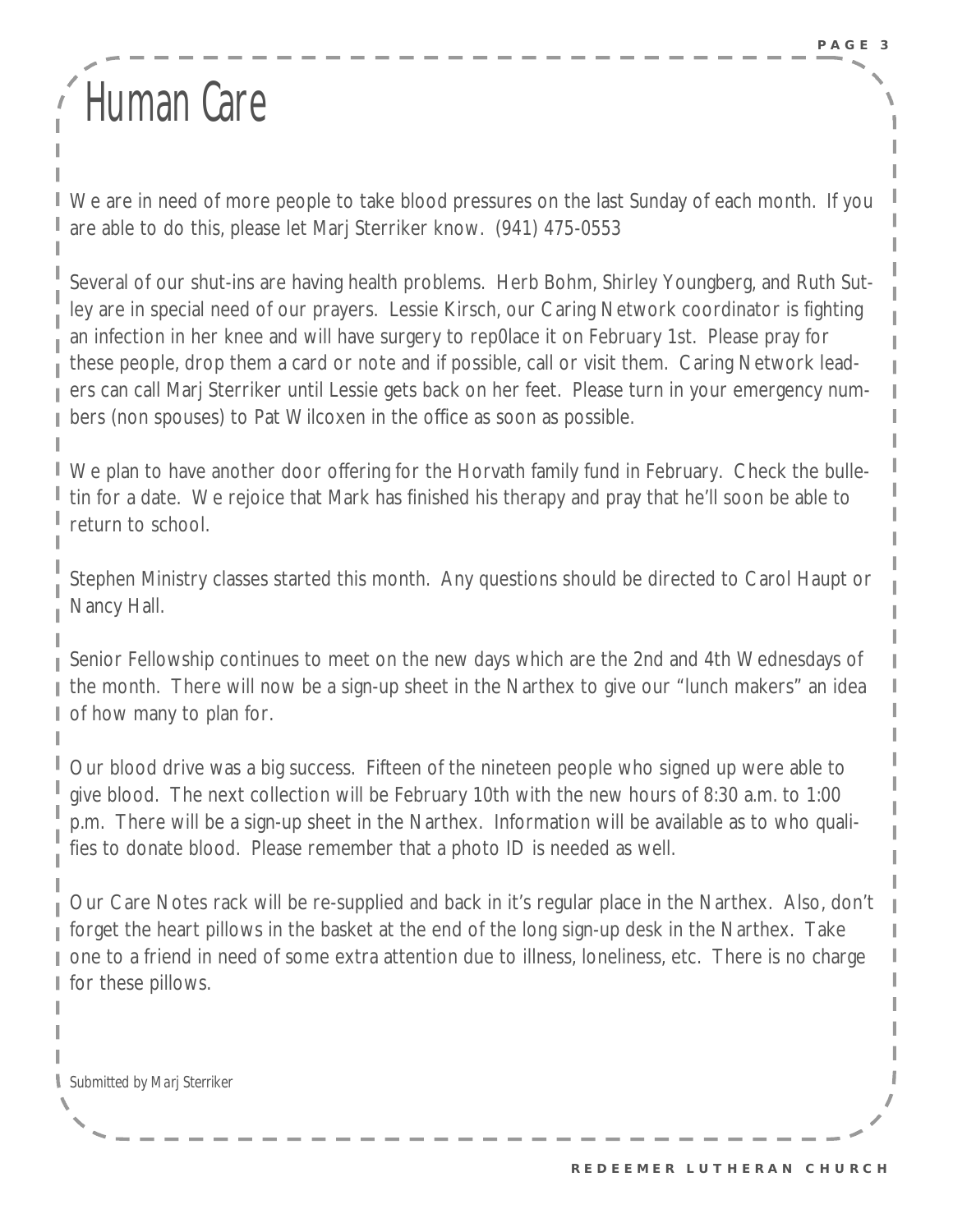**P A G E 4** 

à.

Finance Ĭ.

|                                | 2007 Giving                                                                                                            | 2007 Expense | 2007 Expense<br><b>Budget</b> |  |  |  |
|--------------------------------|------------------------------------------------------------------------------------------------------------------------|--------------|-------------------------------|--|--|--|
| January                        | 18,056                                                                                                                 | 19,419       | 33,804                        |  |  |  |
| February                       | 19,634                                                                                                                 | 26,638       | 25,622                        |  |  |  |
| March                          | 20,950                                                                                                                 | 28,215       | 36,631                        |  |  |  |
| April                          | 25,608                                                                                                                 | 26,003       | 26,702                        |  |  |  |
| May                            | 11,455                                                                                                                 | 42,022       | 22,718                        |  |  |  |
| June                           | 10,197                                                                                                                 | 13,290       | 25,519                        |  |  |  |
| July                           | 23,262                                                                                                                 | 15,250       | 33,733                        |  |  |  |
|                                | (Includes \$10,000 Gift)                                                                                               |              |                               |  |  |  |
| August                         | 11,413                                                                                                                 | 21,549       | 27,859                        |  |  |  |
| September                      | 14,627                                                                                                                 | 21,104       | 24,729                        |  |  |  |
| October                        | 14,968                                                                                                                 | 25,764       | 32,391                        |  |  |  |
| November                       | 15,105                                                                                                                 | 25,585       | 29,998                        |  |  |  |
| December                       | 57,916                                                                                                                 | 21,073       | 26,943                        |  |  |  |
|                                | (Includes \$30,000 Defeat<br>the Deficit)                                                                              |              |                               |  |  |  |
| 2007 Year End                  | 243,191                                                                                                                | 285,912      | 346,649                       |  |  |  |
|                                | 400,000.00<br>350,000.00<br>300,000.00<br>250,000.00<br>200,000.00<br>150,000.00<br>243,191<br>100,000.00<br>50,000.00 | 285,912      | $\Box$<br>$\Box$<br>346,649   |  |  |  |
| CHURCH<br>REDEEMER<br>LUTHERAN |                                                                                                                        |              |                               |  |  |  |

Í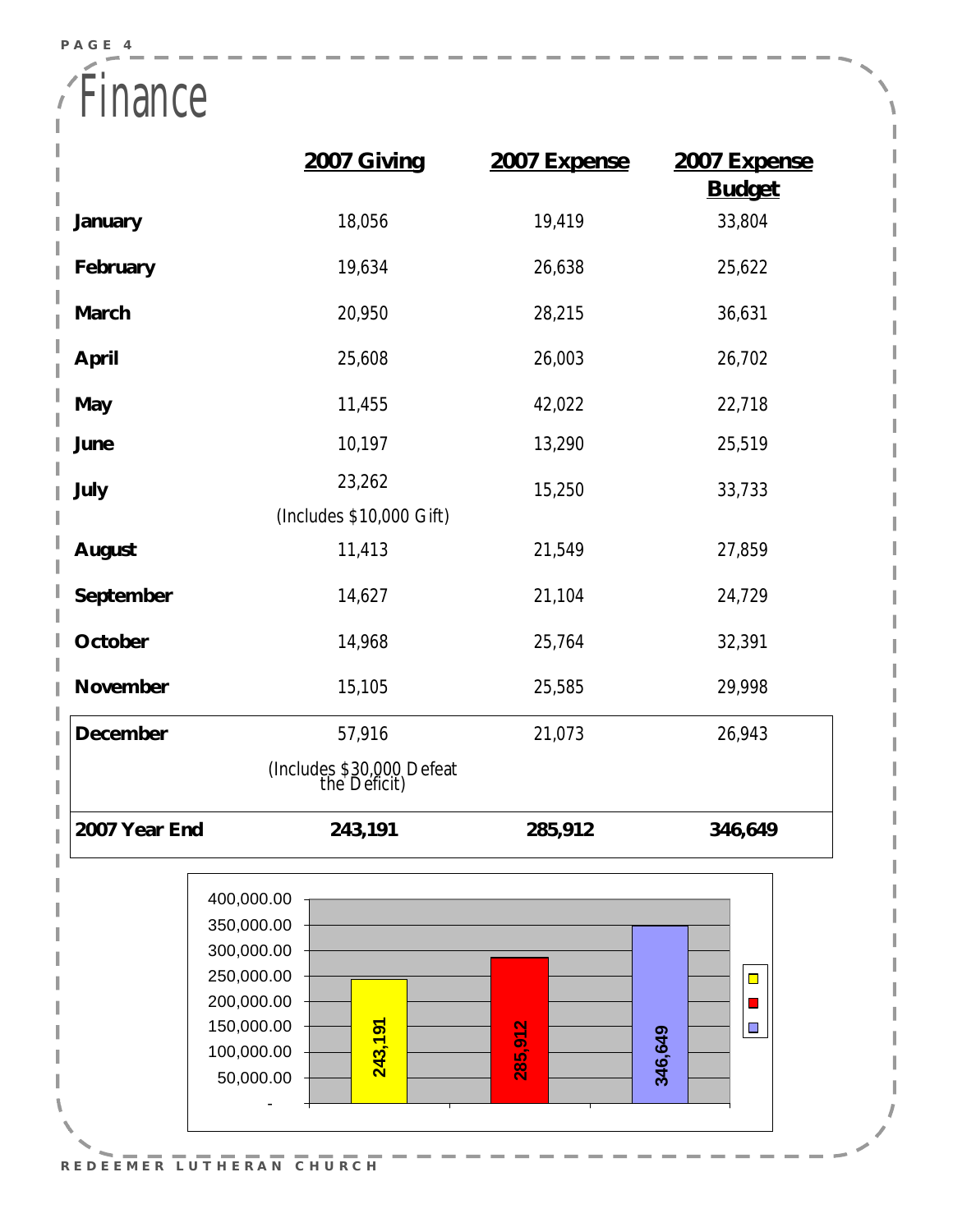# Service Directory/Classified Ads

## **Services**

Beautician/Manicurist Debbie Balogh Purple Palace 941-475-0731

Pressure Cleaning - Matt & Michelle Finley - Hoover Pressure Cleaning – 697-6886 Tell us you saw us in the Redeemer Newsletter & get a 10% discount. Licensed & Insured – [www.hooverpressure.com](http://www.hooverpressure.com)

Hoover Pressure Cleaning ~ "The Plant Friendly People"

## **For Sale**

**Fostoria American Dishes** (large lot). The Youth are selling this online at eBay. However, if you are a collector or know someone who is and would like to buy it directly from them, please **call Michelle Ferrier at 697-0502.** 

The deadline for submission of articles for March is **Sunday, February 17th by 12 noon.** 

Newsletter Deadline



If you have an article you would like to submit for the newsletter,

either e-mail it to **[letastender@ewol.com](mailto:letastender@ewol.com)** or place it in the newsletter box in the church office. Articles received **after February 17th** will be held for the **April** newsletter.

### *Please be sure to put your name on the article so I can contact you if there are any questions.*

*Leta Stender*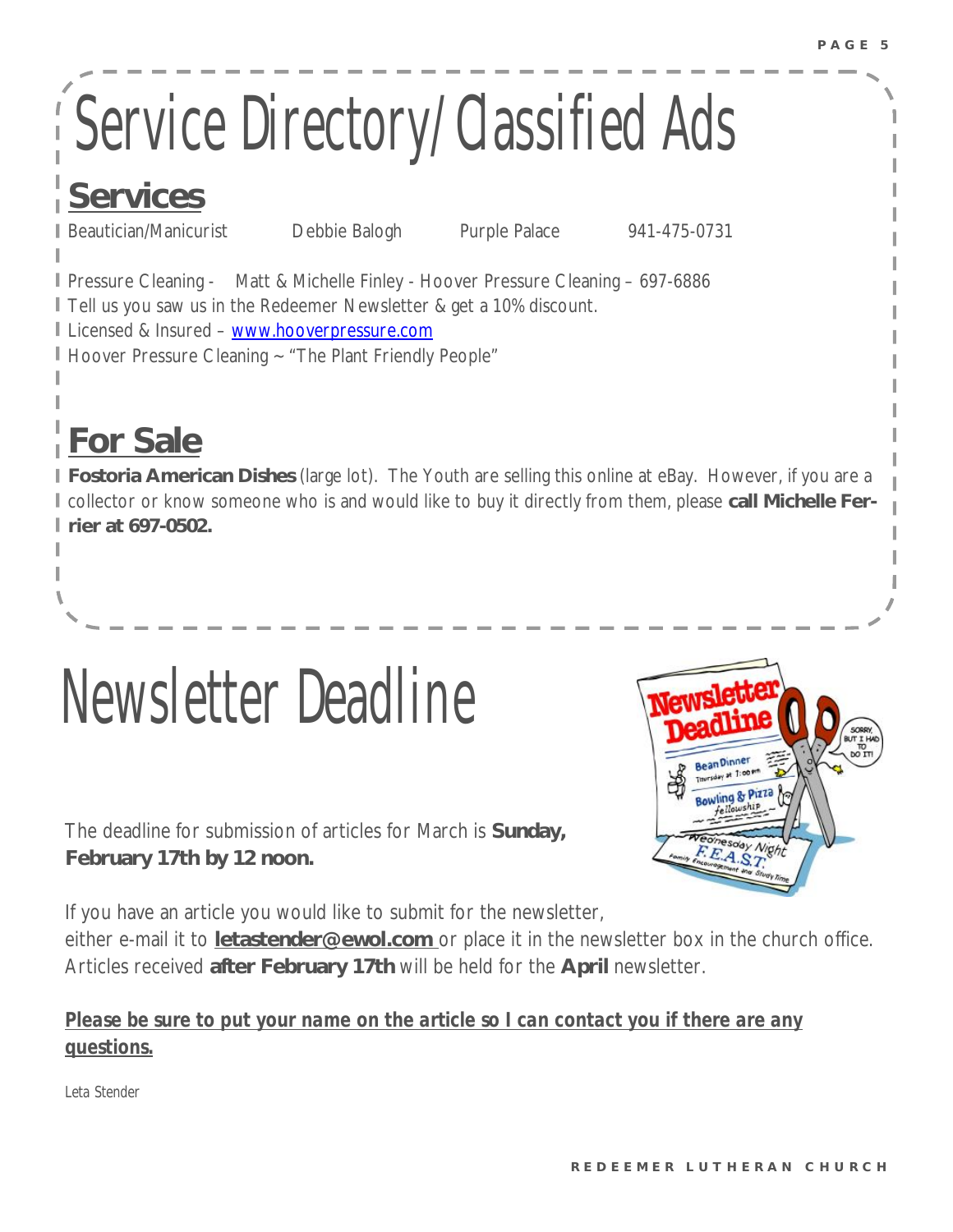| PAGE 6               |                          |                                |                          |                                                         |  |
|----------------------|--------------------------|--------------------------------|--------------------------|---------------------------------------------------------|--|
|                      |                          | <b>SHERERS</b>                 |                          | <b>Assimilation</b>                                     |  |
| Feb. 3               | 8:00                     | Erv & Betty Maki               | Feb. 3                   | Nancy Hall & Dorothy Sinowetski                         |  |
|                      |                          | Dave & Jane Schurr             |                          |                                                         |  |
|                      |                          |                                |                          | Feb. 10 Pat Petersen & Linda Rogers                     |  |
|                      | 10:30                    | Vern Speer                     |                          |                                                         |  |
|                      |                          | Henry Krueger                  |                          | Feb. 17 Sharon Harris & Barbara Bishop                  |  |
|                      |                          | Tommy & Karen Kirkland         |                          |                                                         |  |
| Feb.6                | 4:30                     | Erv & Betty Maki               |                          | Feb. 24 Lois Webster, Vicky Davis,<br>Loretta Grobe     |  |
| l <u>Lent</u>        | 7:00                     | Tommy & Karen Kirkland         |                          |                                                         |  |
|                      |                          |                                |                          | Submitted by Pam DeGourse                               |  |
| Feb. 10              | 8:00                     | Erv & Betty Maki               |                          |                                                         |  |
|                      |                          | Dave & Jane Schurr             |                          |                                                         |  |
|                      |                          |                                |                          |                                                         |  |
|                      | 10:30                    | Shirley Zatkalik               |                          |                                                         |  |
|                      |                          | Cecil Grahl                    |                          |                                                         |  |
|                      |                          | Vern Speer                     |                          |                                                         |  |
|                      |                          | Henry Krueger                  |                          | <b>Acolytes</b>                                         |  |
| Feb. 13              | 4:30                     | Laura Brooks & Ray Janssen     | Feb. 3                   | 8:00<br>Courtney Thatcher                               |  |
| Lent                 | 7:00                     | Ray & Leta Stender             |                          | <b>Anthony Bruno</b><br>10:30                           |  |
|                      |                          |                                |                          |                                                         |  |
| $\mathsf{I}$ Feb. 17 | 8:00                     | Erv & Betty Maki               | Feb. 10                  | 8:00<br>Madeline Keller<br><b>Hayley Smith</b><br>10:30 |  |
|                      |                          | Dave & Jane Schurr             |                          |                                                         |  |
|                      |                          |                                | Feb. 17                  | Courtney Thatcher<br>8:00                               |  |
|                      | 10:30                    | Shirley Zatkalik               |                          | 10:30<br>Nathan Gunterman                               |  |
|                      |                          | Cecil Grahl                    |                          |                                                         |  |
|                      |                          | Vern Speer                     | Feb. 24                  | Madeline Keller<br>8:00                                 |  |
|                      |                          | Henry Krueger                  |                          | 10:30 McKenna Heldenbrand                               |  |
| Feb. 20              | 4:30                     | Laura Brooks & Charles Malecki |                          | Submitted by Pat Wilcoxen                               |  |
| <u>.ent</u>          | 7:00                     | Tommy & Karen Kirkland         | <b>GREETERS SCHEDULE</b> |                                                         |  |
| Feb. 24              | 8:00                     | Tom & Ann Elphick              |                          | 8:00                                                    |  |
|                      |                          | Tom & Peg Leverenz             | Feb. 3                   | Leona Morrison & Wilbur Bruce                           |  |
|                      |                          |                                | Feb. 10                  | Bob Mortenson & Mary Ellen Graf                         |  |
|                      | 10:30                    | Shirley Zatkalik               | Feb. 17                  | <b>Bob &amp; Dottie LaMere</b>                          |  |
|                      |                          | Vern Speer                     | Feb. 24                  | Tom & Georgia Lang                                      |  |
|                      |                          | Henry Krueger                  |                          |                                                         |  |
|                      |                          | Cecil Grahl                    |                          | 10:30                                                   |  |
|                      |                          |                                | Feb. 3                   | Herb & Pat Petersen                                     |  |
| Feb. 27              | 4:30                     | Tom & Georgia Lang             | Feb. 10                  | Don & Marian Carey                                      |  |
| <u>Lent</u>          | 7:00                     | Ray & Leta Stender             | Feb. 17                  | Georgette Callahan & Shirley Petersen                   |  |
|                      |                          |                                | Feb. 24                  | Jane Hoivik & Laura Brooks                              |  |
|                      | Submitted by Ray Stender |                                |                          | Submitted by Pam DeGourse                               |  |
|                      |                          |                                |                          |                                                         |  |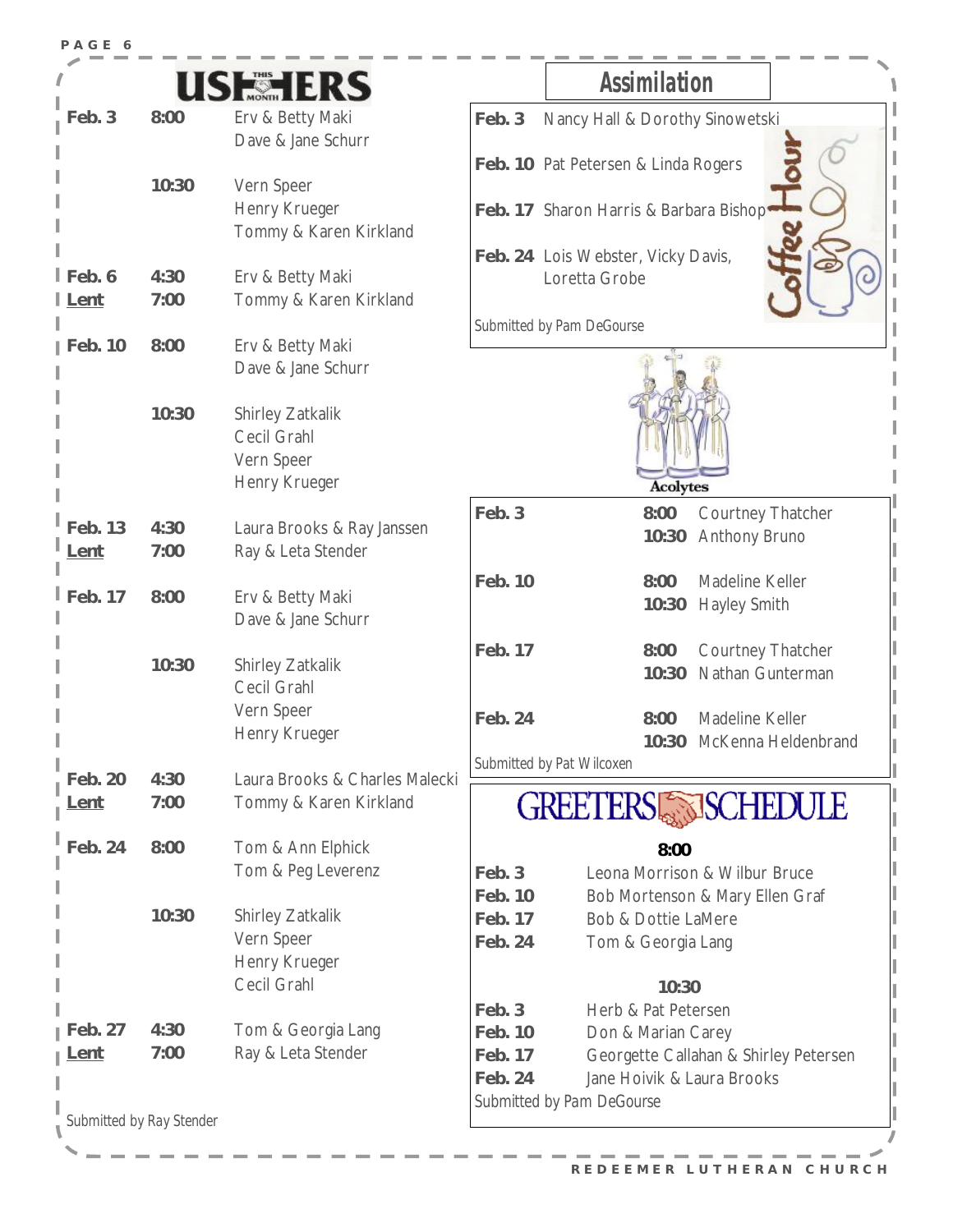### *Redeemer Lutheran Congregation*

*Some people seem to specialize In doing thoughtful deeds. Before you ask, they understand Your problems and your needs. They help because they want to, They find joy in being kind, And making others happy Is the first thing on their minds. They make this world a better place By practicing the art Of reaching out to others And by giving...from the heart.* 

*It's so good to know Warm, considerate people Who try to help others In all that they do, People whose lives Show the meaning of kindness. It's so good to know Special people like you.* 

> *Thank You, The Horvath Family*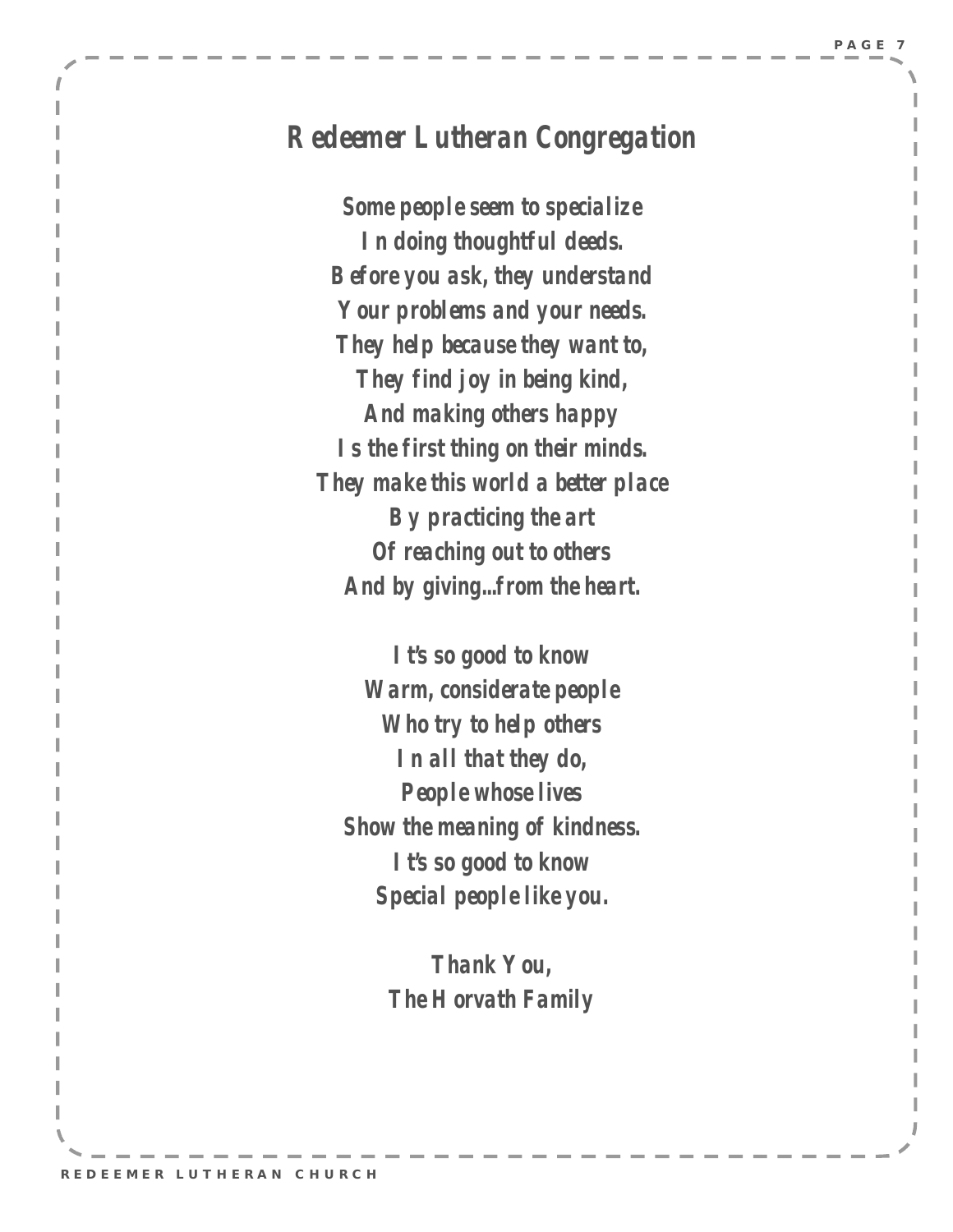

Dearly Beloved Brothers and Sisters in Christ

With joyful hearts we wish to express our sincere thanks to all of you, our church family, for your thoughts and prayers, cards and calls. A special thank you to President Joe Carlos for his hospital visit. For Pastor Ferrier and Pastor Schmidt we are truly grateful; their hospital visits, home visits with communion, and their regular uplifting calls and messages were welcome and encouraging.

It is very special and wonderful to see God's words come to life:

"Love one another" John 15:17

God bless you all.

*Elma & George Cancellieri* 

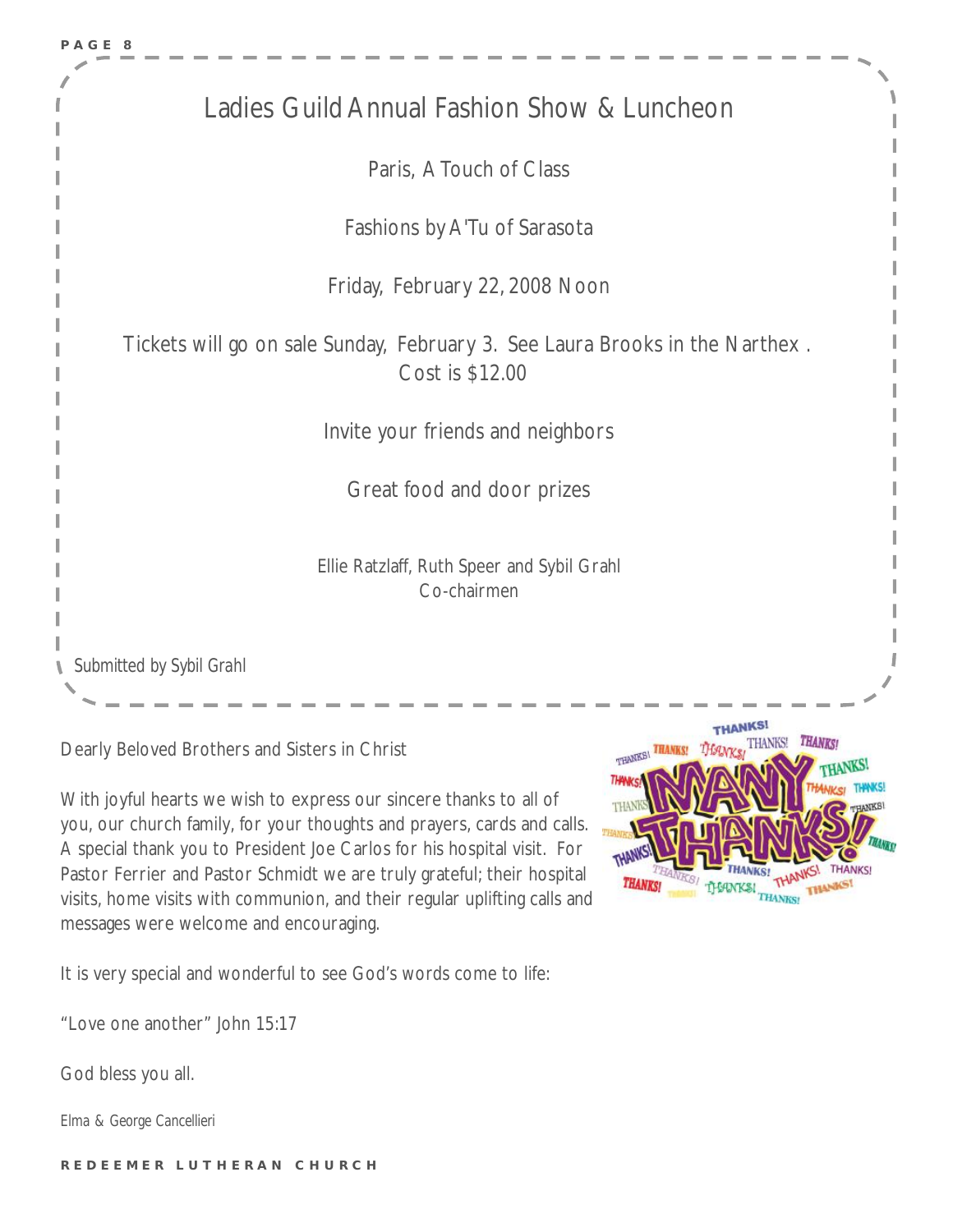## Youth Spaghetti Supper



Friday, February 15, 2008

Redeemer Fellowship Hall

5:00 PM – 7:00 PM

### **Menu**:

Spaghetti, Meatballs, Garlic Bread, Salad, Dessert, Beverages

Take-Out Available

Adults--\$6; Children Ages 4-12--\$3; Children 3 and Under--Free

\$500 in matching funds provided by Thrivent Financial for Lutherans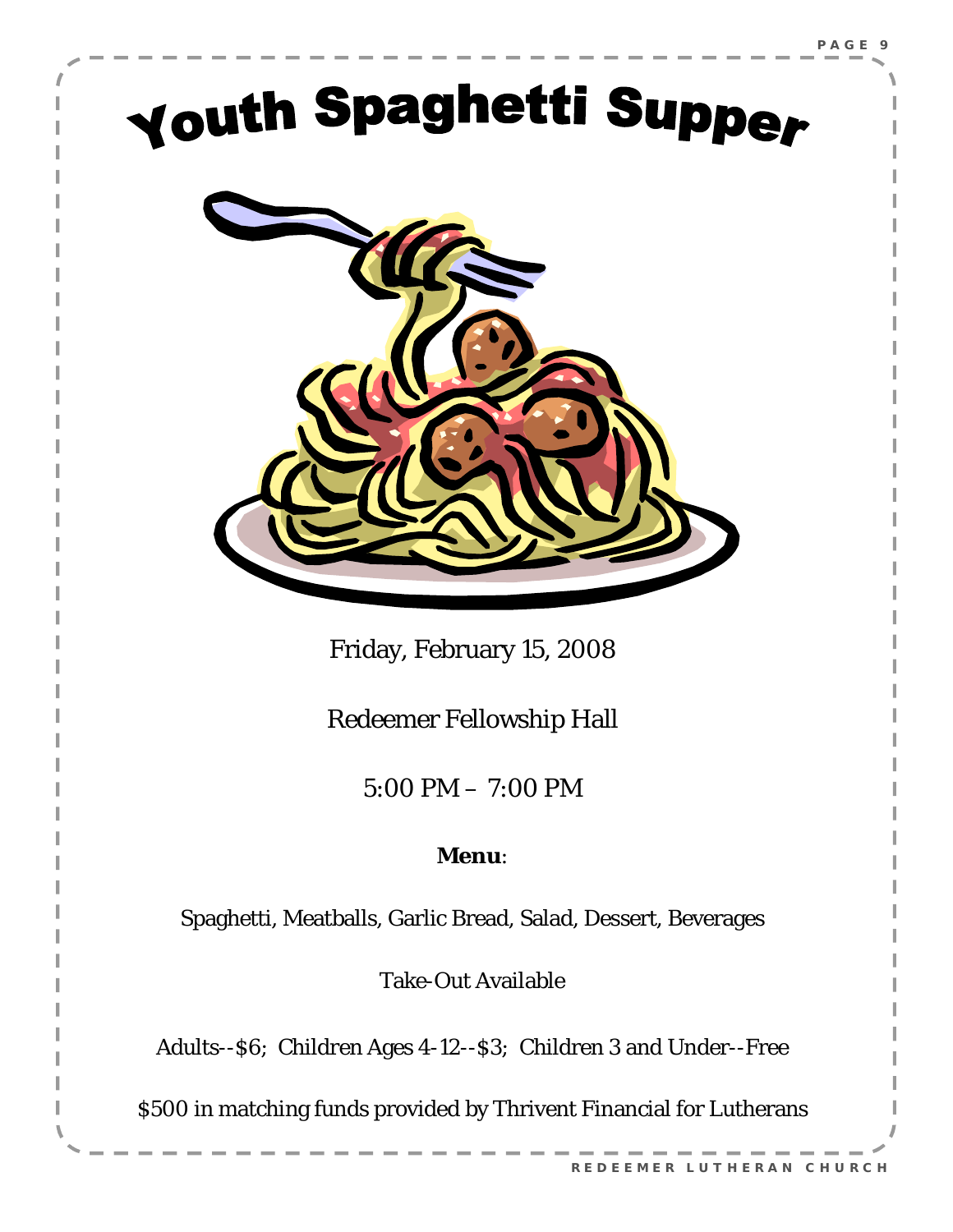#### **P A G E 10 HEALING:**

#### **Members**

Joe Carlos Mark Horvath Bob & Joan Johnson Lessie Kirsch Cliff Larsen Tom McGrath James Overymyer Ellie Ratzlaff Katie Rudolph David Schurr Ben Strefling Lee Vandercook

**Friends & Relatives**  Phil Alcantara Betty Best Ella Boegeman Jim Cleary Dorothy Doenges Julia Earl Bruce Ferrier Esther Gaskill Connie Gunterman Debbie & Red Harrison Sandy Hubbard Joyce Kimple Jenna Layson Gary Lehner Estella Lewis

Carol Lockett Rev. David Maier Patrick McCord Ian McDowel Natalie Notto Mary Elizabeth Raines Gwyn Ramsey Sherrie Rhoades Audrey Slusher Jill Taylor Denise Vincenti Pat Vovcsko Cameron Wasiluk Valerie Washburn Virgil Weldy



**PRAYERS OF COMFORT for Sandy McGrath and family whose mother Bertha Sandhusen, was called to her eternal home January 8th.**

**PRAYERS OF COMFORT for Patti Sprague whose husband Warren was called to his eternal home January 10th.**

**PRAYERS OF COMFORT for Georgette Callahan and family whose son Robert Callahan was called to his eternal home January 13th.**

**MILITARY PERSONNEL & FAMILIES**



Herb Bohm Gloria Carlson Ruth Jansch Ruth Sutley Shirley Youngberg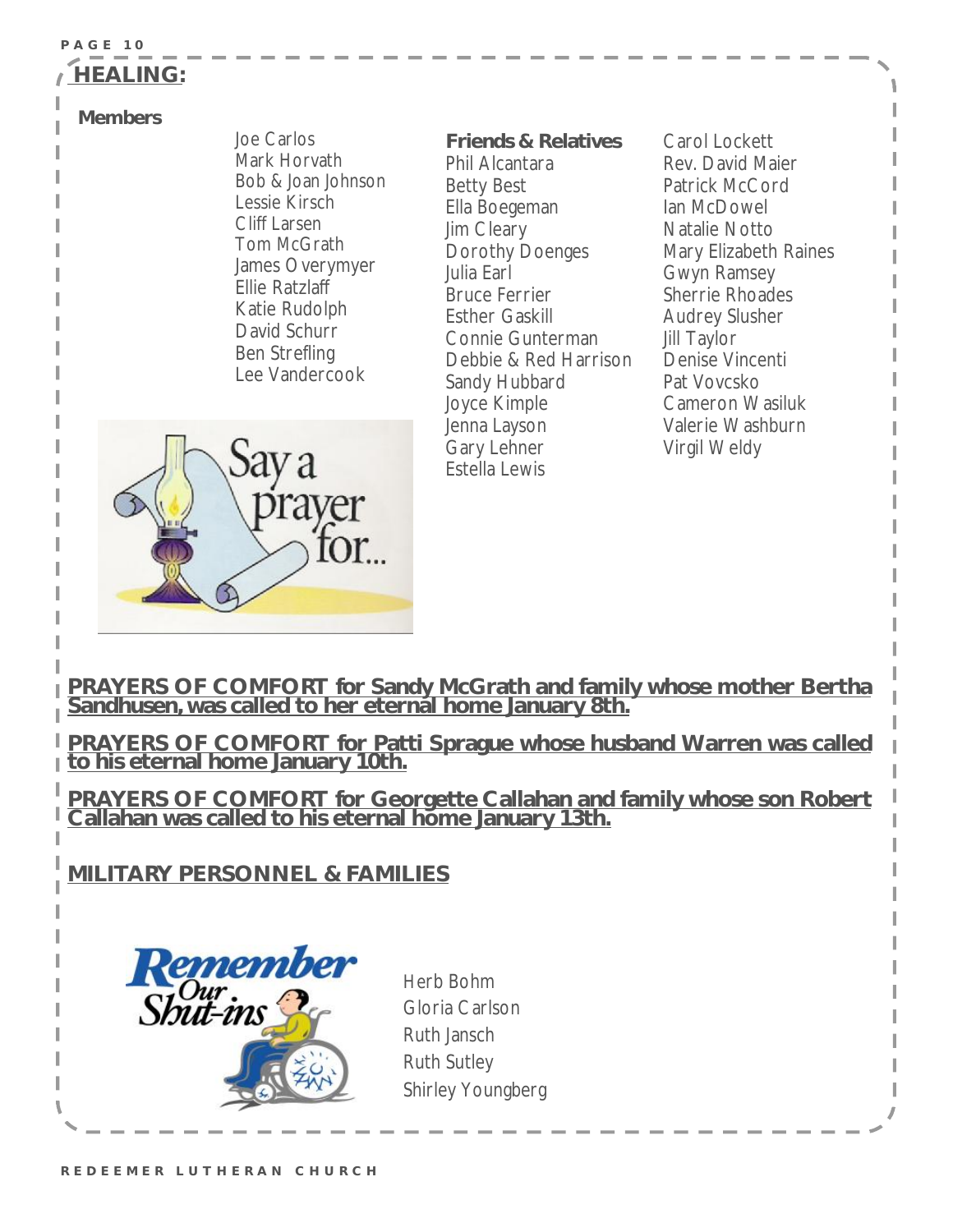## Ladies Guild—Lutheran Women In Mssion

 **LWML RECRUITMENT**  By Gwendolyn Coleman

 NFL drafts for the football league. NBA drafts for the basketball league. But LWML doesn't draft in its league. All women are accepted, and we are in need

> We offer no riches and fame, Or even attention to "big names." Our main goal is basically the same, Lutheran women working in Jesus' name.

A will to serve is all you need; Time, dedication and a few people to feed. Lots of praying, working and indeed! Your joining is all we need.

For the work is plenty, but the workers are few, Which is why we're stressing our need for you! Spreading the love of God is what we do And since you are a Christian, that qualified YOU!

We meet in the Fellowship Hall, Wednesday, Feb. 6 at 12:30 for dessert, coffee and tea. Please wear your name tag, all Redeemer members and guests are welcome. The large mite box will be in the Narthex of the church the first Sunday of every month. Do you need a Mite Box? There are some on the table and also complimentary issues of the Lutheran Woman's Quarterly. Keep saving your pennies, nickels, dimes, or quarters for the Lord. He accepts paper money also! God bless!

*Submitted by Vicky Davis* 

Dear Pastor Ferrier,

On behalf of my mother and her entire family, we wish to thank you for all the comfort we have received from you and your congregation at our time of this awful sadness we are and will be enduring.



Again, thank you very much!

Love,

Tara Ceslow Sprague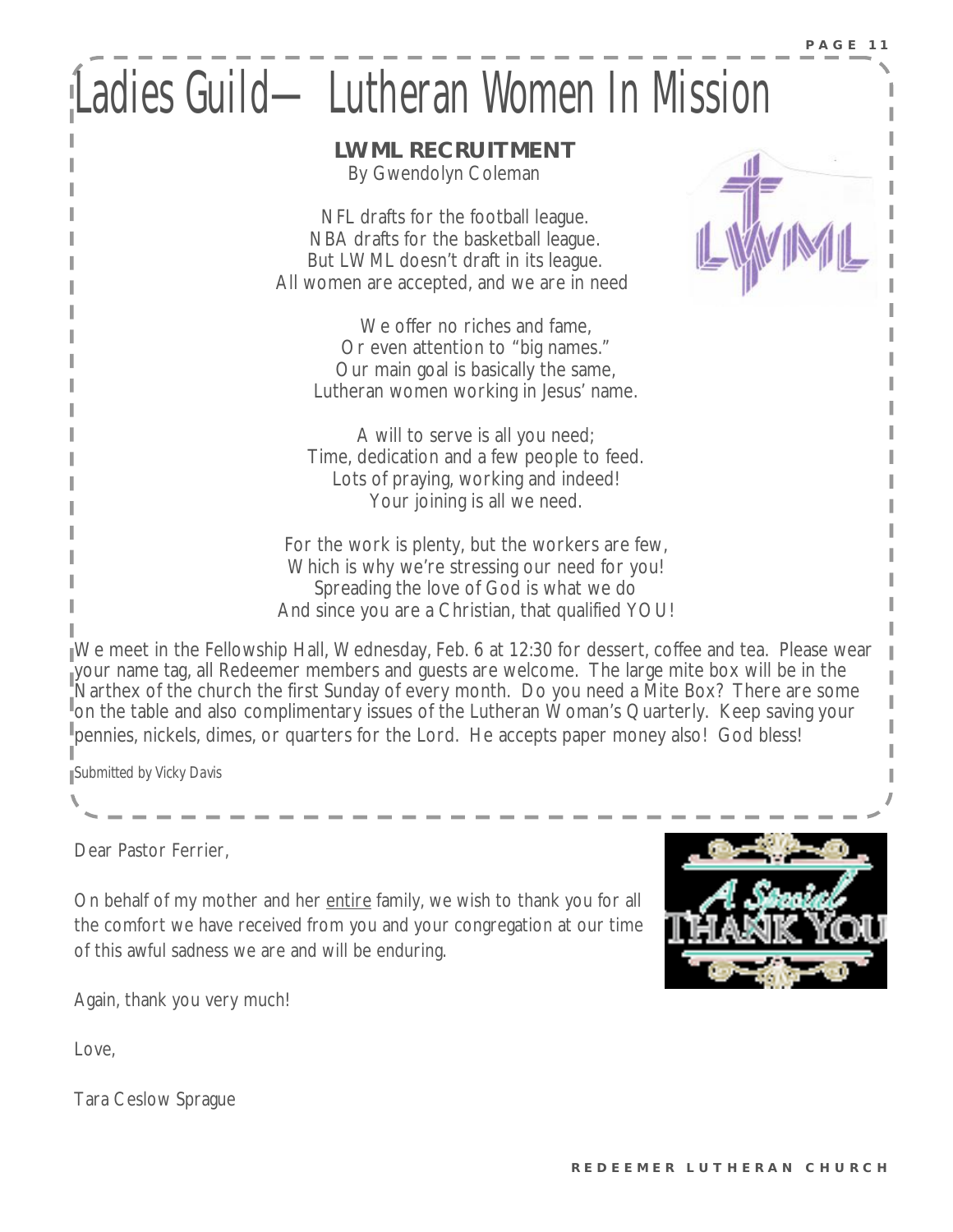### **P A G E 12**  Ladies Guild

### **SCRIP**

Scrip orders will be taken Sunday, February 10 after both services. Order blanks and retailer list in the Narthex. See Sybil Grahl after both services. The orders will be returned February 17. Scrip are gift cards and make great gifts any time of the year. WalMart scrip is now available in \$25 and \$100 denominations. Ladies Guild receives a percentage and uses for their various mission endeavors.

#### **Lenten Suppers**

Lent is fast approaching. Please attend the Lenten suppers between services each Wednesday starting February 6 through March 12. Excellent food and great fellowship. Ash Wednesday, Thrivent will serve their chili supper. The Ladies Guild will be preparing ham and scalloped potatoes, lasagna, beef stew, bean soup and the final Lenten supper will be pork and sauerkraut prepared by Ed Seamen and Earl Stuck.

Sign up sheets will be in the Narthex each Sunday starting February 3. Watch the Sunday bulletin for details.

#### *Submitted by Sybil Grahl*

The Ladies Guild met on January 9th with 15 ladies present. Vicky Davis gave the devotion. Thanks to Georgette Callahan and Ione Comstock for being hostesses. Guests Wila Bockstahler and Carol Sheahan were welcomed. We are pleased to have Carol as a new member of the Guild.

Guest speaker was Elaine Davidson from the Florida Blood Center. She emphasized the need for blood donors.

A total of \$385 was received for the Adopt-A-Family and given to buy groceries for 3 families for Christmas. An additional \$25 was collected after the distribution was made and a motion was made by Dorothy Sinowetski and seconded by Margie Cypher to give the \$25 to Helping Hands for their 25th anniversary. Motion was carried. A celebration was held on Sunday, Jan. 13th at Christ Lutheran for the occasion.

The Spring Zone Rally has been cancelled. Redeemer is re-scheduled for Spring of 2010. A decision to host a District Mini Convocation was made at the Synodical Convention this summer. It will be held at Lakeside in Venice Sunday afternoon, April 13th from 2:15 to 5:30. it was decided having both events would be conflicting.

The Guild Style Show and Luncheon is February 22nd. A'Tu Outlet in Sarasota will provide the fashions.

Bakeless Bake Sale is coming in February. Laura Brooks will be passing out envelopes for contributions. Possible projects include a Vestment Stole for Pastor, disc., etc., and portable CD player for shut-in ministry.

The quilting sessions resumed on January 14th. Wila will take several quilts to the seminary in Fort Wayne, Indiana on her way home in the spring.

Ladies Guild is still in need of a president and Vice-president. Please take time to pray and think about someone who has shown leadership qualities.

*Submitted by Linda Rogers*



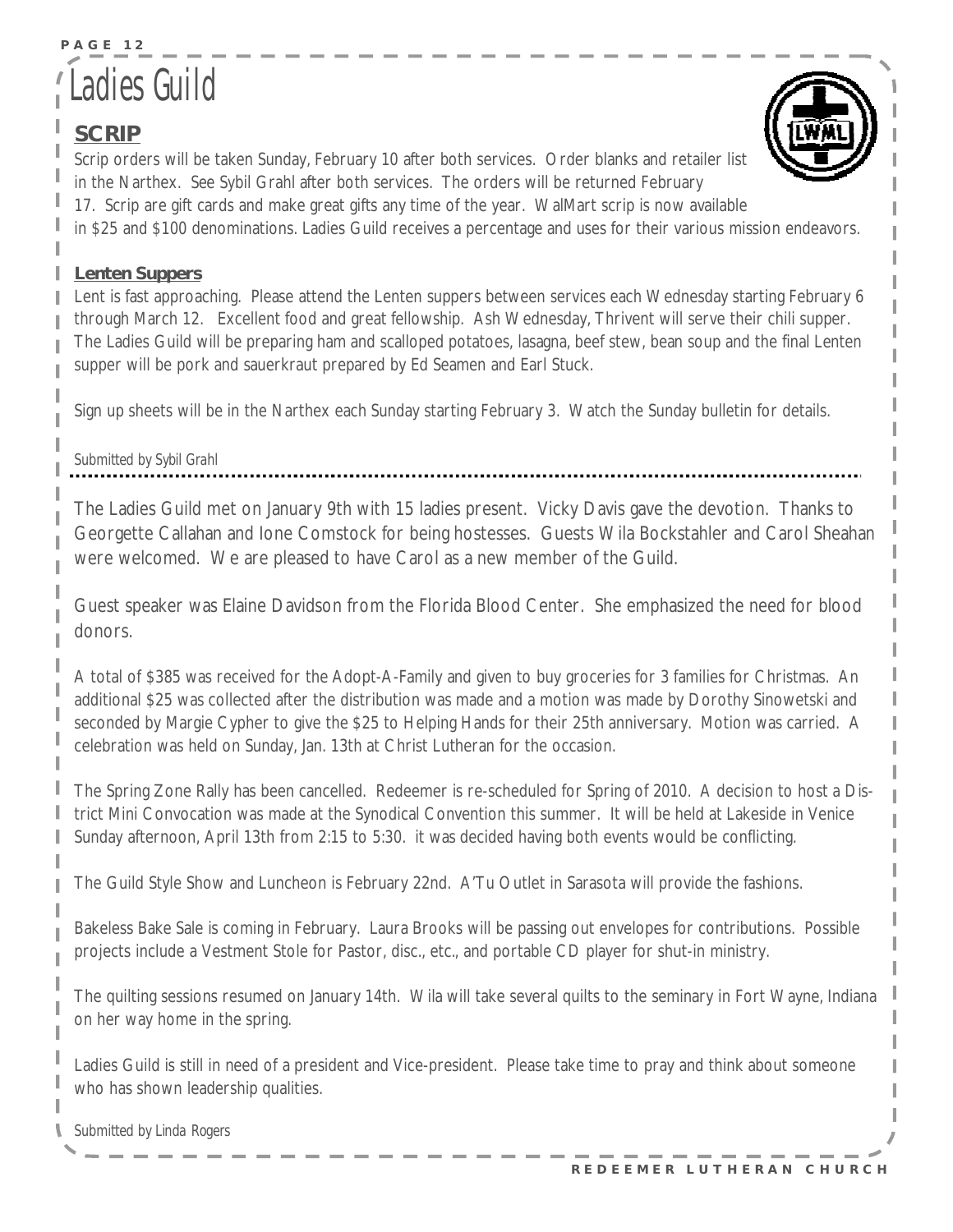### *A VERY BIG THANK YOU !*



*I would like to thank my Redeemer church family and Pastor Ferrier for the surprise afforded me on January 13, 2008. Thank you for the recognition of my 5 years as Church Secretary. The card, flowers and gift card were much appreciated.* 

> *Sincerely, PatWilcoxen*

### **CALLING ALL MUSICIANS**

Do you have a song in your heart? Do you appreciate how God can use music to work in the hearts of His people? Do you play an instrument? You may not realize it but our new hymnal has many songs in it that are well suited for a variety of styles of accompaniment. Pastor Ferrier is looking for individuals who would be willing to use their love of music to help our congregation grow in its worship life. If you're interested please talk to Pastor as soon as possible. Thanks!!!



*Pastor Ferrier*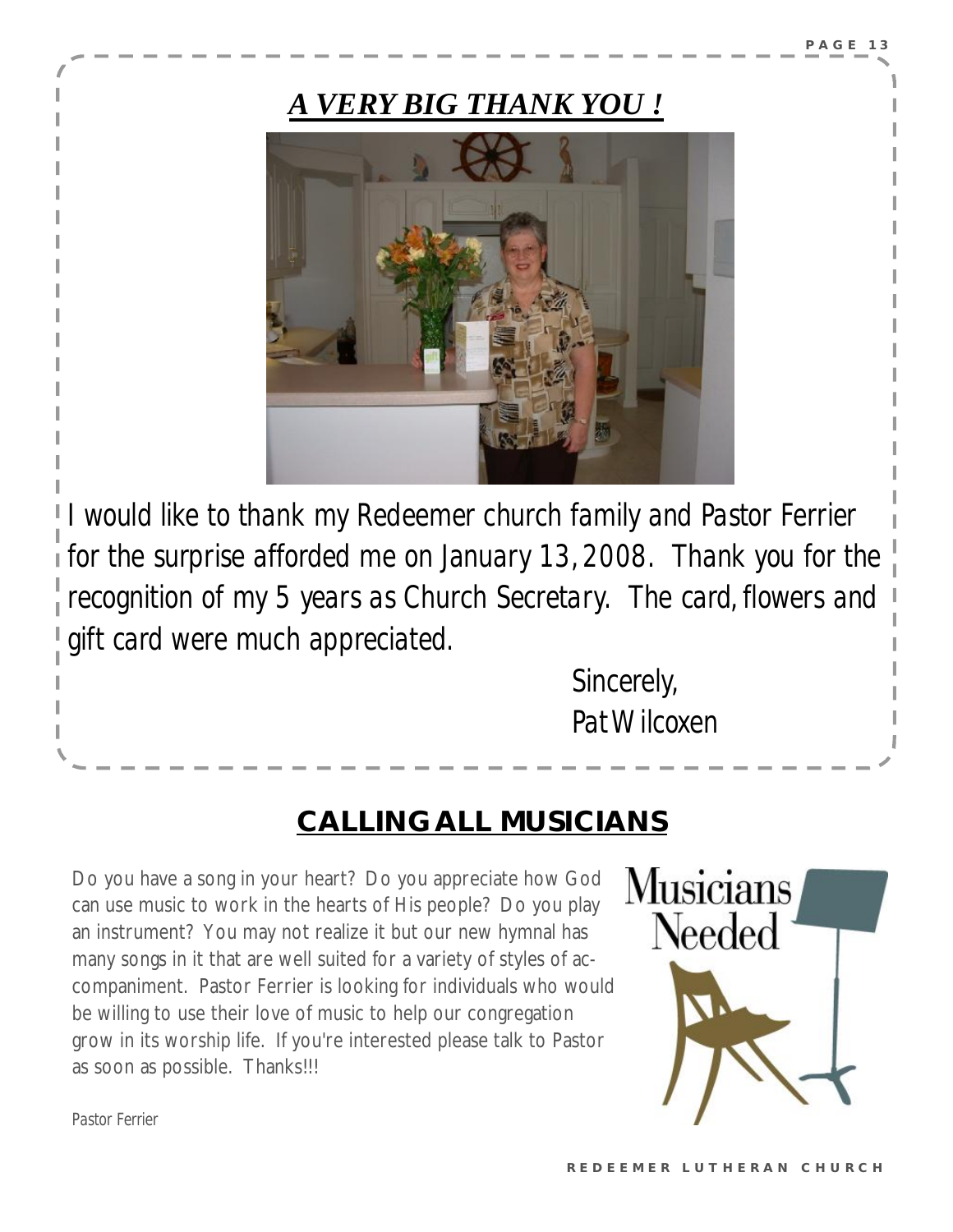### **P A G E 14**  New Members



 Glenn and Sharon Franze 262 White Marsh Lane Rotonda West, FL 33947 (941) 830-8353

Glenn and Sharon transferred from St. Pauls in Chesterton, IN

*Ray Stender has agreed to assume the responsibility of Head Usher. Ray would like your support in volunteering to usher at the various services. The usher sign-up chart is located on the wall by the kitchen in the Narthex. We encourage both men and women to usher. Ray will be pleased to answer any of your questions.* 

*I personally thank Ray for accepting this post and to all who have ushered while I was Head Usher.* 

*Thank you, Pat Wilcoxen*

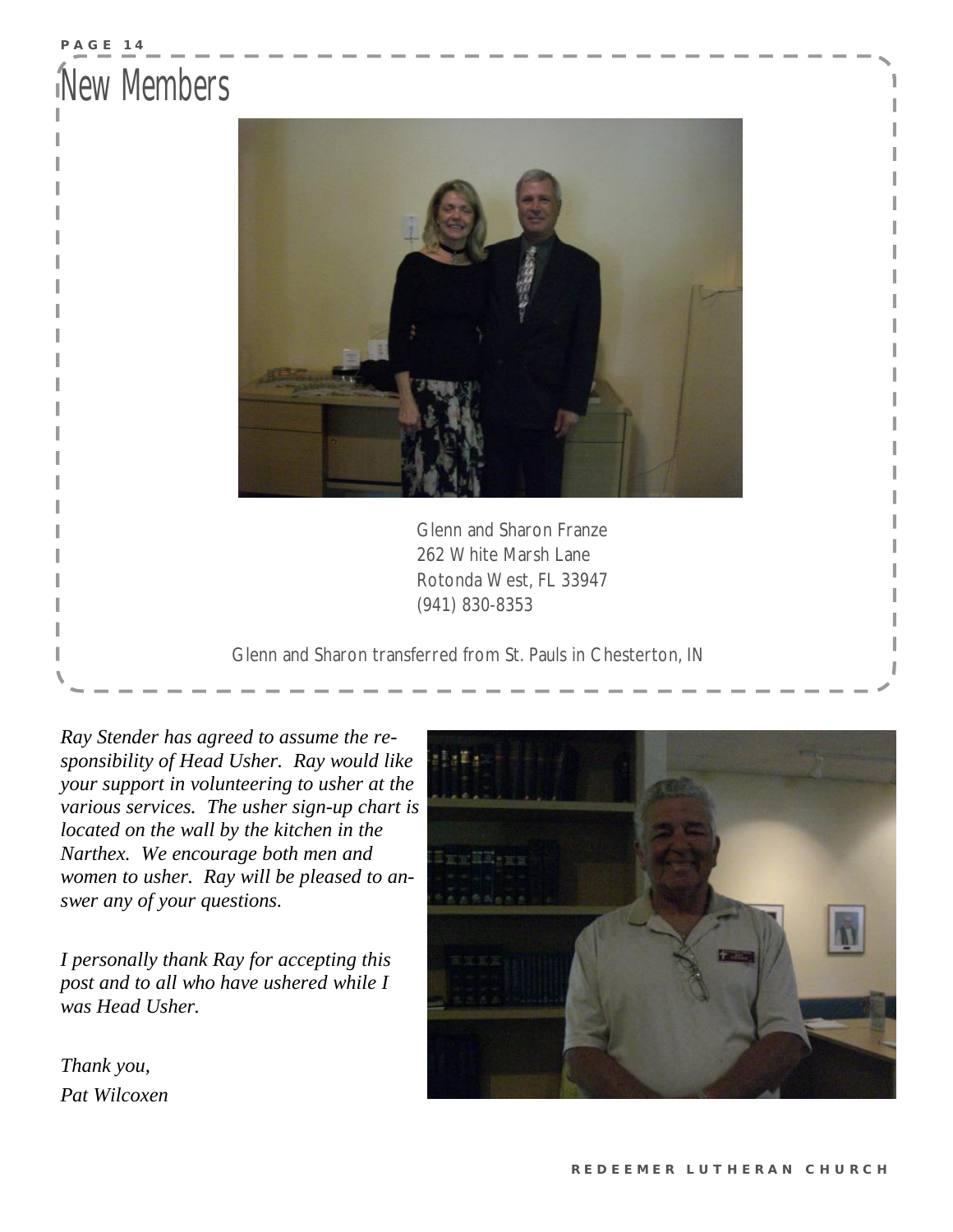### *Redeemer Lutheran Child Care & After-School*

### **Recipe/ Snack Idea**

*Confetti Chocolate Pretzels*

Ingredients:

6 squares semi-sweet bakers chocolate

26 pretzel rods

2 cups fruity pebbles cereal

**PLACE** chocolate in 1-cup glass measuring cup. Microwave as directed on package. Cool 5 min.

**DIP** pretzels halfway into chocolate, tilting cup to evenly coat each pretzel. Scrape off excess chocolate. Holding pretzels over plate, immediately sprinkle with cereal. Place in shallow waxed paper-lined pan. **REFRIGERATE** 15 min. or until chocolate coating is firm.

### **Volunteers**

Volunteers are needed to help with weekly laundry. Call Brandy if you would like to help. Thanks!

### **Supplies**

 Donations of any of the following supplies will be greatly appreciated: Pump foam hand soap Paper towels Construction paper Baby wipe refills (non-scented) Snacks (goldfish, pretzels, juice, cookies, fruit cups) Trash Bags (large and regular)

### **Birthdays**

 Olivia W. 2/3 Logan 2/15 Nathan A. 2/23 Jackie 2/24



### **Thank You's**

The childcare staff and families would all like to give a very special thank you to the anonymous donor of \$. Your special gift has given us hope and excitement for the new year.

Also we would like to thank the Vovcsko family for donating the extra supplies we needed for the month!

The Child Care committee wishes to thank the congregation for their recent vote on the proposed budget for the coming year. Every effort will be made to assist the childcare director and staff to accomplish the goals of this mission outreach to the children of our community.

As with many companies and organizations, there comes a time when a "re-organization" is needed. The Redeemer Child Care program is in this process. Please continue to pray for success in this effort.

The Epistle lesson from Sunday, Jan. 27<sup>th,</sup> I Corinthians 1:10 stated, "I appeal to you, brothers, by the name of our Lord Jesus Christ, that all of you agree and that there be no divisions among you, but that you be united in the same mind and the same judgment."